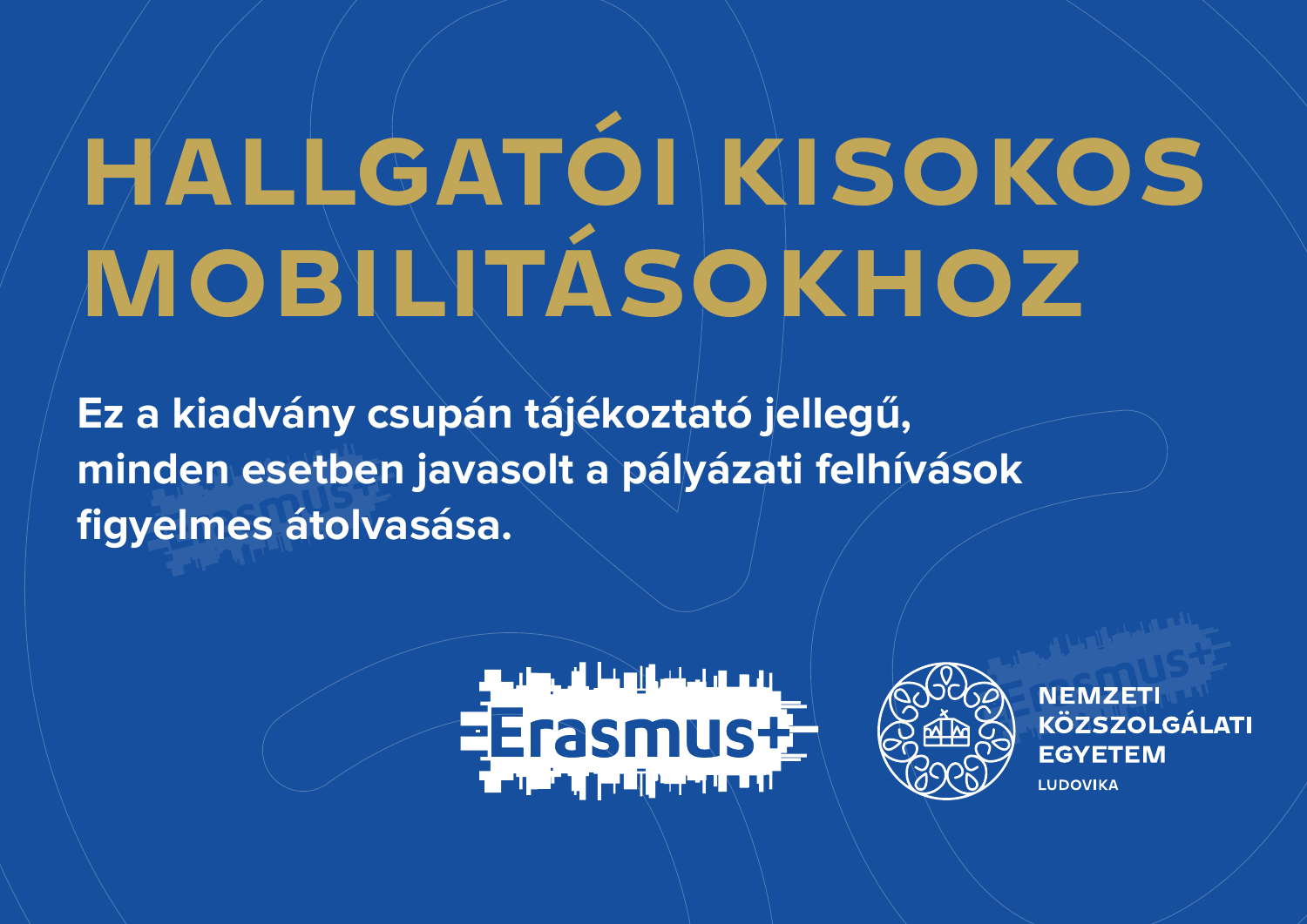### **Learning Agreement Student Mobility for Studies**

Frasmus+

**Higher Education: Learning Agreement form** *Student's name Academic Year 20…/20…*

| Student                  | Last name(s) | First name(s)             | Date of birth                                | Nationality $1$ | Gender:<br>[Male/Female/<br><b>Undefined1</b> | Study cycle <sup>2</sup> | Field of education $3$                          |
|--------------------------|--------------|---------------------------|----------------------------------------------|-----------------|-----------------------------------------------|--------------------------|-------------------------------------------------|
| Sending<br>Institution   | Name         | <b>Faculty/Department</b> | Erasmus code <sup>4</sup><br>(if applicable) | <b>Address</b>  | Country                                       |                          | Contact person name <sup>5</sup> ; email; phone |
| Receiving<br>Institution | Name         | <b>Faculty/Department</b> | Erasmus code<br>(if applicable)              | <b>Address</b>  | Country                                       |                          | Contact person name; email; phone               |

|                                                                                                                                        |                                                                    | <b>Before the mobility</b>                                                                                                                                             |                                                     |                                                                                                                                 |  |  |  |  |  |
|----------------------------------------------------------------------------------------------------------------------------------------|--------------------------------------------------------------------|------------------------------------------------------------------------------------------------------------------------------------------------------------------------|-----------------------------------------------------|---------------------------------------------------------------------------------------------------------------------------------|--|--|--|--|--|
|                                                                                                                                        |                                                                    |                                                                                                                                                                        | <b>Study Programme at the Receiving Institution</b> |                                                                                                                                 |  |  |  |  |  |
|                                                                                                                                        | Planned period of the mobility: from [month/year]  to [month/year] |                                                                                                                                                                        |                                                     |                                                                                                                                 |  |  |  |  |  |
| <b>Table A</b><br><b>Before the</b><br>mobility                                                                                        | Component <sup>6</sup><br>code<br>(if any)                         | Component title at the Receiving Institution<br>Semester<br>(as indicated in the course catalogue <sup>7</sup> )                                                       |                                                     | Number of ECTS credits (or equivalent) <sup>8</sup><br>to be awarded by the Receiving<br>Institution upon successful completion |  |  |  |  |  |
|                                                                                                                                        |                                                                    |                                                                                                                                                                        |                                                     |                                                                                                                                 |  |  |  |  |  |
|                                                                                                                                        |                                                                    |                                                                                                                                                                        |                                                     |                                                                                                                                 |  |  |  |  |  |
|                                                                                                                                        |                                                                    |                                                                                                                                                                        |                                                     | Total:                                                                                                                          |  |  |  |  |  |
| Web link to the course catalogue at the Receiving Institution describing the learning outcomes: [web link to the relevant information] |                                                                    |                                                                                                                                                                        |                                                     |                                                                                                                                 |  |  |  |  |  |
|                                                                                                                                        |                                                                    | The level of language competence <sup>9</sup> in<br>by the start of the study period is: $A1 \square$ $A2 \square$ $B1 \square$ $B2 \square$ $C1 \square$ $C2 \square$ |                                                     | [indicate here the main language of instruction] that the student already has or agrees to acquire<br>Native speaker $\Box$     |  |  |  |  |  |
|                                                                                                                                        |                                                                    | Recognition at the Sending Institution                                                                                                                                 |                                                     |                                                                                                                                 |  |  |  |  |  |
| <b>Table B</b><br><b>Before the</b><br>mobility                                                                                        | Component<br>code<br>(if any)                                      | Component title at the Sending Institution<br>(as indicated in the course catalogue)                                                                                   | Semester                                            | Number of ECTS credits (or equivalent)<br>to be recognised by the Sending<br>Institution                                        |  |  |  |  |  |
|                                                                                                                                        |                                                                    |                                                                                                                                                                        |                                                     |                                                                                                                                 |  |  |  |  |  |

**Total: …** Provisions applying if the student does not complete successfully some educational components: *[web link to the relevant information]*

#### *Commitment*

By signing this document, the student, the Sending Institution and the Receiving Institution confirm that they approve the Learning Agreement and that they will comply with all the arrangements agreed by all parties. Sending and Receiving Institutions undertake to apply all the principles of the Erasmus Charter for Higher Education relating to mobility for studies (or the principles agreed in the Inter-Institutional Agreement for institutions located in Partner Countries). The Beneficiary Institution and the student should also commit to what is set out in the Erasmus+ grant agreement. The Receiving Institution confirms that the educational components listed in Table A are in line with its course catalogue and should be available to the student. The Sending Institution commits to recognise all the credits or equivalent units gained at the Receiving Institution for the successfully completed educational components and to count them towards the student's degree as described in Table B. Any exceptions to this rule are documented in an annex of this Learning Agreement and agreed by all parties. The student and the Receiving Institution will communicate to the Sending Institution any problems or changes regarding the study programme, responsible persons and/or study period.

| meeting matterion and communicate to the benang matterion any problems or enanges regarang the staay programme, responsive persons any or staay periodi<br>Email<br>Position<br>Commitment<br>Signature<br>Name<br>Date |  |  |                |  |  |
|-------------------------------------------------------------------------------------------------------------------------------------------------------------------------------------------------------------------------|--|--|----------------|--|--|
|                                                                                                                                                                                                                         |  |  |                |  |  |
| Student                                                                                                                                                                                                                 |  |  | <b>Student</b> |  |  |
| Responsible person <sup>10</sup> at<br>the Sending Institution                                                                                                                                                          |  |  |                |  |  |
| Responsible person at the<br>Receiving Institution <sup>11</sup>                                                                                                                                                        |  |  |                |  |  |





## **1. ERASMUS+ MOBILITY AGREEMENT**

#### **A) Learning Agreement**

- saját adatok kitöltése;
- field of education: kereshető a **[https://ec.europa.eu/eurostat/statistics-exp](https://ec.europa.eu/eurostat/statistics-explained/index.php?title=International_Standard_Classification_of_Education_(ISCED)#ISCE)[lained/index.php?title=International\\_Standard\\_Classification\\_of\\_Edu](https://ec.europa.eu/eurostat/statistics-explained/index.php?title=International_Standard_Classification_of_Education_(ISCED)#ISCE)[cation\\_\(ISCED\)#ISCE](https://ec.europa.eu/eurostat/statistics-explained/index.php?title=International_Standard_Classification_of_Education_(ISCED)#ISCE)** oldalon. Kari koordinátorok tudnak segíteni, a kódok tekintetében;
- küldő intézmény adatai:
	- ♦ Erasmus kód: HUBUDAPES54;
	- ♦ contact person: Kari Koordinátor;
- fogadó intézmény adatai:
	- ♦ kari koordinátor tud segíteni, illetve a kinti kapcsolattartótól is lehet segítséget kérni;
- **Before the mobility:** a mobilitási időszakot kell beírni felülre, majd a hallgató által felvenni kívánt tárgyakat a táblázatba.
	- $\bullet$  amennyiben a felvenni kívánt tárgy rendelkezik típuskóddal ('course', 'module', 'seminar', 'laboratory work', 'practical work', 'preparation/ research for thesis', stb), ezek már megjelenítésre kerülnek a tárgykínálatban vagy pedig a kinti koordinátor tud specifikusan segíteni.
	- $\bullet$  ha a fogadó intézmény nem kínál olyan tárgyat, amelyet a küldő egyetemen kötelezően teljesítendő kurzusként elfogadható lenne, akkor a partnernél elvégzett kreditek szabadon választható tárgyakból származó kreditként kerülnek elismerésre. Ilyen esetben a hallgató az 'A' táblázatban feltünteti a partnernél látogatni kívánt kurzusokat és a 'B' táblázatba pedig a következőt írja: "Mobility window"  $/$  "Elective courses, 10 credit".
- Level of language competence: amelyik nyelven a hallgató tanulni fog, a szinttel együtt, (már ismert nyelv, szint);
- Recognition at the Sending Institution: kari koordinátor és a TO egyeztet az elfogadott kreditekről. Felvett tárgyak elfogadása csak ebben az esetben történhet meg.
- $\Diamond$ Provisions applying: azt kell $\Diamond$ megielölni, hogy mi a teendő abban az esetben, ha a hallgató nem teljesít – **[https://www.uni-nke.hu/nemzetkozi-kapcsola](https://www.uni-nke.hu/nemzetkozi-kapcsolatok/erasmus/hallgatoi-mobilitas/kiutazas-elott-es-utan)[tok/erasmus/hallgatoi-mobilitas/kiutazas-elott-es-utan](https://www.uni-nke.hu/nemzetkozi-kapcsolatok/erasmus/hallgatoi-mobilitas/kiutazas-elott-es-utan)**
- Commitment: először a hallgató írja alá, aztán az illetékes kar nemzetközi dékánhelyettese, majd a fogadó intézmény felelős illetékese;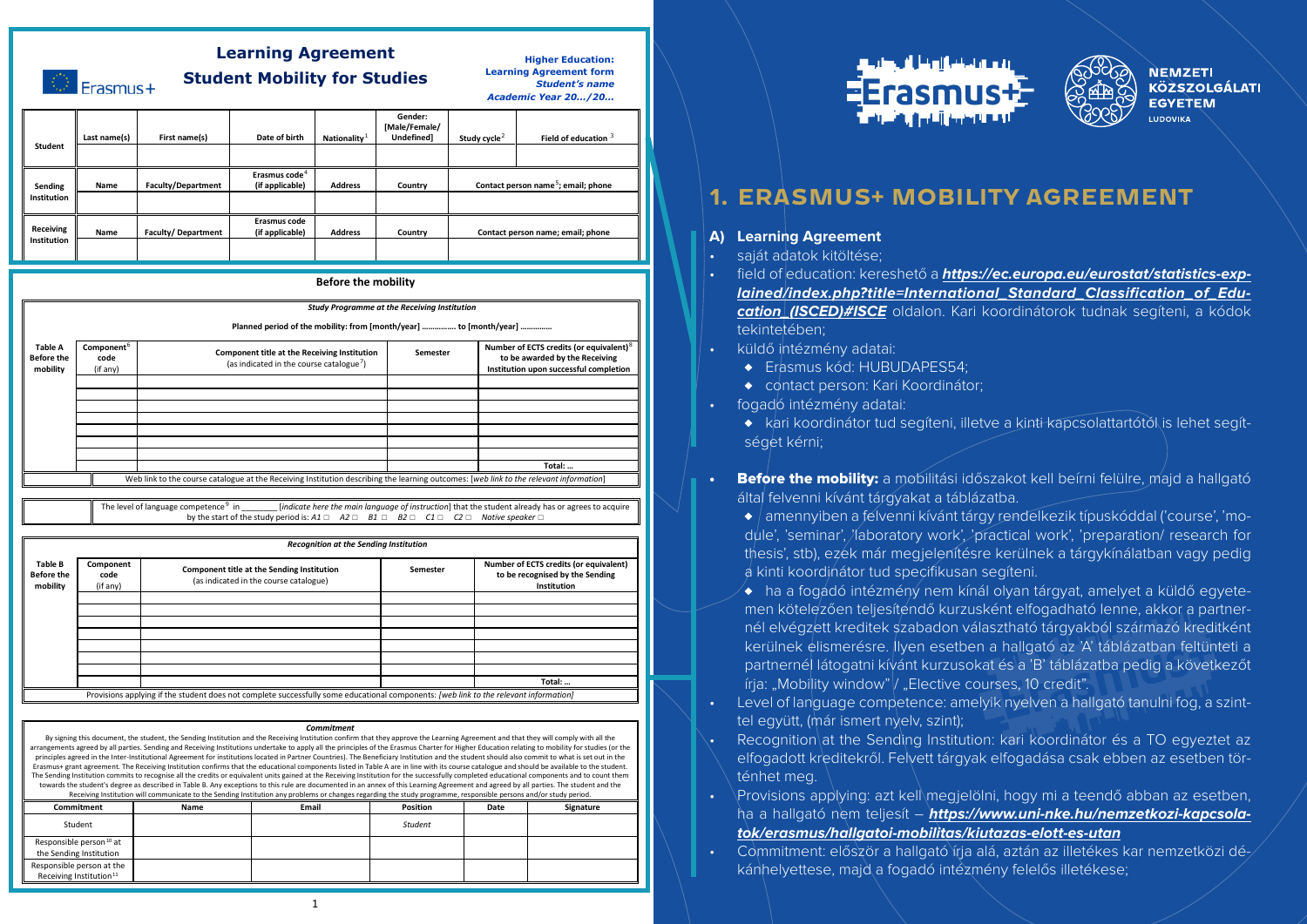

**Δft** 

#### **Higher Education: Learning Agreement form** *Student's name Academic Year 20…/20…*

**Total: …**

#### **During the Mobility**

| <b>Exceptional changes to Table A</b><br>(to be approved by e-mail or signature by the student, the responsible person in the Sending Institution and the responsible person in the Receiving Institution) |                               |                                                                                                  |                                                     |                                            |                                 |                                                     |  |
|------------------------------------------------------------------------------------------------------------------------------------------------------------------------------------------------------------|-------------------------------|--------------------------------------------------------------------------------------------------|-----------------------------------------------------|--------------------------------------------|---------------------------------|-----------------------------------------------------|--|
| <b>Table A2</b><br>During the<br>mobility                                                                                                                                                                  | Component<br>code<br>(if any) | <b>Component title at the Receiving</b><br>Institution<br>(as indicated in the course catalogue) | <b>Deleted</b><br>component<br>[tick if applicable] | Added<br>component<br>[tick if applicable] | Reason for change <sup>12</sup> | Number of<br><b>ECTS</b> credits<br>(or equivalent) |  |
|                                                                                                                                                                                                            |                               |                                                                                                  |                                                     |                                            | Choose an item.                 |                                                     |  |
|                                                                                                                                                                                                            |                               |                                                                                                  |                                                     |                                            | Choose an item.                 |                                                     |  |

|                                    | Exceptional changes to Table B (if applicable)<br>(to be approved by e-mail or signature by the student and the responsible person in the Sending Institution) |                                                                                                                       |  |                                                     |                                            |                                        |  |
|------------------------------------|----------------------------------------------------------------------------------------------------------------------------------------------------------------|-----------------------------------------------------------------------------------------------------------------------|--|-----------------------------------------------------|--------------------------------------------|----------------------------------------|--|
| Table B2<br>During the<br>mobility |                                                                                                                                                                | Component<br>Component title at the Sending Institution<br>code<br>(as indicated in the course catalogue)<br>(if any) |  | <b>Deleted</b><br>component<br>[tick if applicable] | Added<br>component<br>[tick if applicable] | Number of ECTS credits (or equivalent) |  |
|                                    |                                                                                                                                                                |                                                                                                                       |  |                                                     |                                            |                                        |  |
|                                    |                                                                                                                                                                |                                                                                                                       |  |                                                     |                                            |                                        |  |

|                                         |                               | <b>After the Mobility</b>                                                              |                                                                         |                                                     |                                                           |
|-----------------------------------------|-------------------------------|----------------------------------------------------------------------------------------|-------------------------------------------------------------------------|-----------------------------------------------------|-----------------------------------------------------------|
|                                         |                               |                                                                                        |                                                                         |                                                     |                                                           |
|                                         |                               | <b>Transcript of Records at the Receiving Institution</b>                              |                                                                         |                                                     |                                                           |
|                                         |                               | Start and end dates of the study period: from [day/month/year]  to [day/month/year]    |                                                                         |                                                     |                                                           |
| <b>Table C</b><br>After the<br>mobility | Component<br>code<br>(if any) | Component title at the Receiving Institution<br>(as indicated in the course catalogue) | Was the component<br>successfully completed<br>by the student? [Yes/No] | <b>Number of ECTS</b><br>credits<br>(or equivalent) | <b>Grades received</b><br>at the Receiving<br>Institution |
|                                         |                               |                                                                                        |                                                                         |                                                     |                                                           |
|                                         |                               |                                                                                        |                                                                         |                                                     |                                                           |
|                                         |                               |                                                                                        |                                                                         |                                                     |                                                           |

*Transcript of Records and Recognition at the Sending Institution*

**Start and end dates of the study period: from [day/month/year] ……………. to [day/month/year] …………….**

| <b>Table D</b><br>After the<br>mobility | Component<br>code<br>(if any) | Title of recognised component at the Sending Institution<br>(as indicated in the course catalogue) | <b>Number of ECTS credits</b><br>(or equivalent)<br>recognised | Grades registered at the<br><b>Sending Institution</b><br>(if applicable) |
|-----------------------------------------|-------------------------------|----------------------------------------------------------------------------------------------------|----------------------------------------------------------------|---------------------------------------------------------------------------|
|                                         |                               |                                                                                                    |                                                                |                                                                           |
|                                         |                               |                                                                                                    |                                                                |                                                                           |
|                                         |                               |                                                                                                    |                                                                |                                                                           |
|                                         |                               |                                                                                                    | Total:                                                         |                                                                           |





- **During the mobilty:** akkor kell kitölteni, ha a Before the mobility részben foglaltakhoz képest bármilyen változás állna be egyrészt a felvett tárgyak vonatkozásában, ( Table A - a Reason résznél indokolni kell), másrészt a kreditelismerés vonatkozásában (Table B);
- a felvett tárgyak vonatkozásában beállt változásokat az alábbi tábázatban foglaltak szerint szükséges indokolni:

| <b>Reasons for deleting a component</b>  | <b>Reason for adding a component</b> |
|------------------------------------------|--------------------------------------|
| 1. Previously selected educational com-  | 5. Substituting a deleted component  |
| ponent is not available at the Receiving | 6. Extending the mobility period     |
| Institution                              | 7. Other (please specify)            |
| 2. Component is in a different language  |                                      |
| than previously specified in the course  |                                      |
| catalogue                                |                                      |
| 3. Timetable conflict                    |                                      |
| 4. Other (please specify)                |                                      |
|                                          |                                      |

**After the mobilty:** Ha a hallgató rendelkezik Transcript of Records dokumentummal, illetve Validity Form dokumentummal, nem szükséges kitölteni az After the Mobility részt. A/ToR önmagában kiváltja, amennyiben még a mobilitás időszakát is tartalmazza. Ha ezeket a dokumentumokat nem bocsátják a hallgató rendelkezésére, akkor Table C-t szükséges a Fogadóintézménnyel kitöltetni, amelynek alapján a teljesített tárgyak (Table D). A hallgatónak annyi dolga van ezzel a résszel, hogy amennyiben a TOR, illetve VF dokumentumok nem állnak rendelkezésre, a táblázatokat a fogadó, illetve a küldő intézménynyel kéri kitöltetni.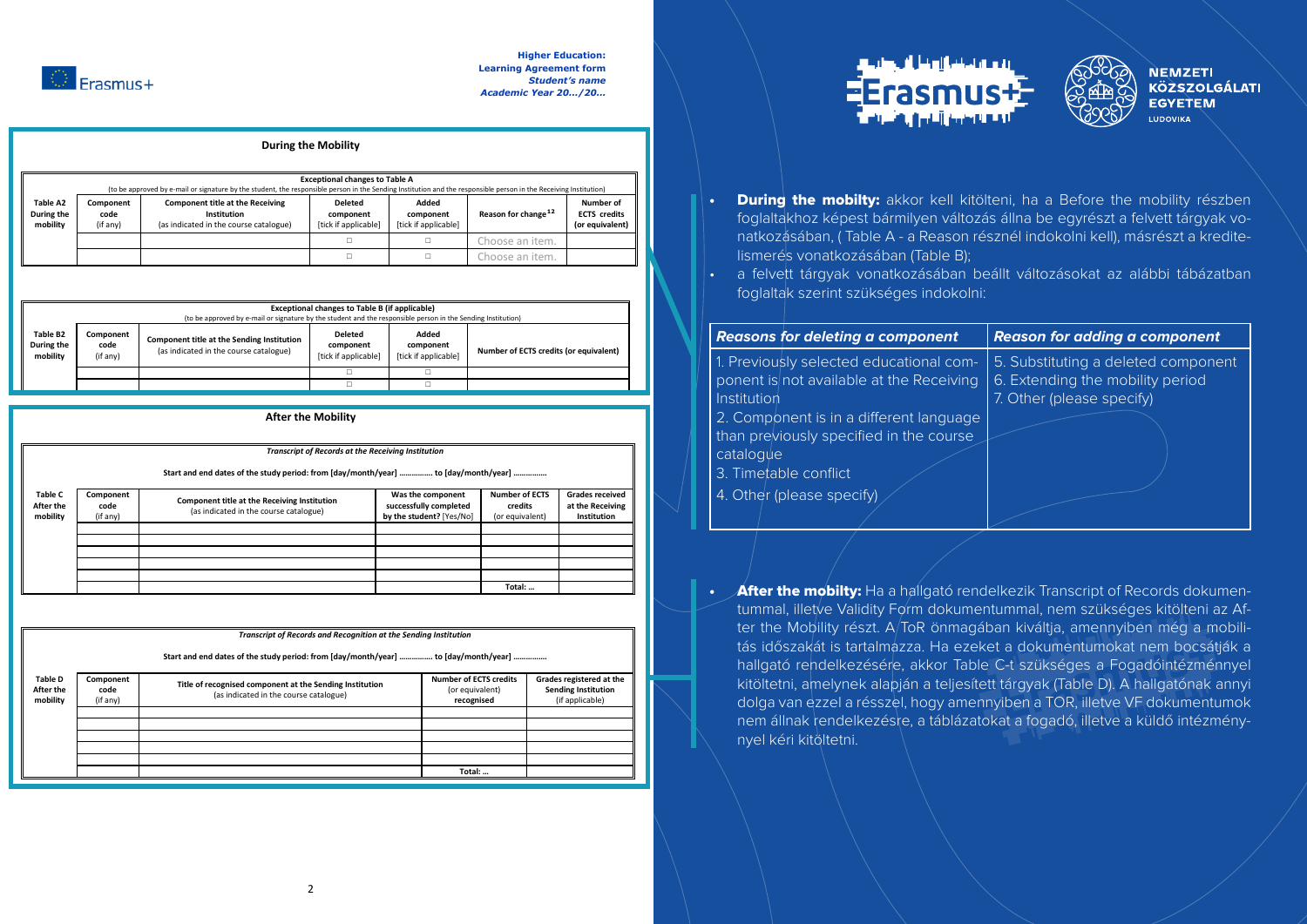

## **Learning Agreement**

**Higher Education: Learning Agreement form** *Student's name Academic Year 20…/20…* **Student Mobility for Traineeships**

|                | Last name(s) | First name(s) | Date of birth             | Nationality <sup>1</sup> | Sex [M/F]              | Study cycle <sup>2</sup>                        | Field of education <sup>3</sup>     |
|----------------|--------------|---------------|---------------------------|--------------------------|------------------------|-------------------------------------------------|-------------------------------------|
| <b>Trainee</b> |              |               |                           |                          |                        |                                                 |                                     |
|                |              |               |                           |                          |                        |                                                 |                                     |
|                | Name         | Faculty/      | Erasmus code <sup>4</sup> | <b>Address</b>           | Country                | Contact person name <sup>5</sup> ; email; phone |                                     |
| Sending        |              | Department    | (if applicable)           |                          |                        |                                                 |                                     |
| Institution    |              |               |                           |                          |                        |                                                 |                                     |
|                |              |               |                           |                          |                        |                                                 |                                     |
| Receiving      |              |               | Address;                  |                          |                        | Contact person <sup>6</sup> name;               | Mentor <sup>7</sup> name; position; |
| Organisation   | Name         | Department    | website                   | Country                  | Size                   | position; e-mail; phone                         | e-mail; phone                       |
| /Enterprise    |              |               |                           |                          | $\Box$ < 250 employees |                                                 |                                     |
|                |              |               |                           |                          | $\Box$ > 250 employees |                                                 |                                     |

| <b>Before the mobility</b>                                                                                                                                                            |                                                                                                                                                                                     |  |  |  |  |
|---------------------------------------------------------------------------------------------------------------------------------------------------------------------------------------|-------------------------------------------------------------------------------------------------------------------------------------------------------------------------------------|--|--|--|--|
| Table A - Traineeship Programme at the Receiving Organisation/Enterprise                                                                                                              |                                                                                                                                                                                     |  |  |  |  |
| Planned period of the mobility: from [month/year]  to [month/year]                                                                                                                    |                                                                                                                                                                                     |  |  |  |  |
| Traineeship title:                                                                                                                                                                    | Number of working hours per week:                                                                                                                                                   |  |  |  |  |
|                                                                                                                                                                                       |                                                                                                                                                                                     |  |  |  |  |
| Detailed programme of the traineeship:                                                                                                                                                |                                                                                                                                                                                     |  |  |  |  |
|                                                                                                                                                                                       |                                                                                                                                                                                     |  |  |  |  |
| Knowledge, skills and competences to be acquired by the end of the traineeship (expected Learning Outcomes):                                                                          |                                                                                                                                                                                     |  |  |  |  |
|                                                                                                                                                                                       |                                                                                                                                                                                     |  |  |  |  |
|                                                                                                                                                                                       |                                                                                                                                                                                     |  |  |  |  |
| Monitoring plan:                                                                                                                                                                      |                                                                                                                                                                                     |  |  |  |  |
|                                                                                                                                                                                       |                                                                                                                                                                                     |  |  |  |  |
| <b>Evaluation plan:</b>                                                                                                                                                               |                                                                                                                                                                                     |  |  |  |  |
|                                                                                                                                                                                       |                                                                                                                                                                                     |  |  |  |  |
|                                                                                                                                                                                       |                                                                                                                                                                                     |  |  |  |  |
|                                                                                                                                                                                       |                                                                                                                                                                                     |  |  |  |  |
| The level of language competence <sup>8</sup> in<br>mobility period is: $A1 \square$ $A2 \square$ $B1 \square$ $B2 \square$ $C1 \square$ $C2 \square$ Native speaker $\square$        | [indicate here the main language of work] that the trainee already has or agrees to acquire by the start of the                                                                     |  |  |  |  |
|                                                                                                                                                                                       |                                                                                                                                                                                     |  |  |  |  |
| <b>Table B - Sending Institution</b><br>Please use only one of the following three boxes: 9                                                                                           |                                                                                                                                                                                     |  |  |  |  |
| 1. The traineeship is embedded in the curriculum and upon satisfactory completion of the traineeship, the institution undertakes to:                                                  |                                                                                                                                                                                     |  |  |  |  |
| Award   ECTS credits (or equivalent) <sup>10</sup><br>Give a grade based on: Traineeship certificate $\square$                                                                        | Final report $\square$<br>Interview $\square$                                                                                                                                       |  |  |  |  |
| Record the traineeship in the trainee's Transcript of Records and Diploma Supplement (or equivalent).                                                                                 |                                                                                                                                                                                     |  |  |  |  |
| Record the traineeship in the trainee's Europass Mobility Document: Yes $\square$ No $\square$                                                                                        |                                                                                                                                                                                     |  |  |  |  |
| 2. The traineeship is voluntary and, upon satisfactory completion of the traineeship, the institution undertakes to:                                                                  |                                                                                                                                                                                     |  |  |  |  |
| Award ECTS credits (or equivalent): Yes □ No □<br>Give a grade: Yes $\square$ No $\square$                                                                                            | If yes, please indicate the number of credits:<br>If yes, please indicate if this will be based on: Traineeship certificate $\square$ Final report $\square$<br>Interview $\square$ |  |  |  |  |
| Record the traineeship in the trainee's Transcript of Records: Yes $\square$ No $\square$                                                                                             |                                                                                                                                                                                     |  |  |  |  |
| Record the traineeship in the trainee's Diploma Supplement (or equivalent).                                                                                                           |                                                                                                                                                                                     |  |  |  |  |
| Record the traineeship in the trainee's Europass Mobility Document: Yes $\Box$ No $\Box$                                                                                              |                                                                                                                                                                                     |  |  |  |  |
| 3. The traineeship is carried out by a recent graduate and, upon satisfactory completion of the traineeship, the institution undertakes to:                                           |                                                                                                                                                                                     |  |  |  |  |
| Award ECTS credits (or equivalent): Yes $\square$ No $\square$<br>Record the traineeship in the trainee's Europass Mobility Document (highly recommended): Yes $\square$ No $\square$ | If yes, please indicate the number of credits:                                                                                                                                      |  |  |  |  |

#### **Accident insurance for the trainee**

| The Sending Institution will provide an accident insurance to the trainee (if                                                                              | The accident insurance covers:                                                |  |
|------------------------------------------------------------------------------------------------------------------------------------------------------------|-------------------------------------------------------------------------------|--|
| not provided by the Receiving Organisation/Enterprise):                                                                                                    | - accidents during travels made for work purposes: Yes $\square$ No $\square$ |  |
| Yes $\square$ No $\square$                                                                                                                                 | - accidents on the way to work and back from work: Yes $\square$ No $\square$ |  |
| The Sending Institution will provide a liability insurance to the trainee (if not provided by the Receiving Organisation/Enterprise): Yes $\Box$ No $\Box$ |                                                                               |  |

1





#### B) Mobility Agreement for Traineeships

- saját adatok kitöltése;
- küldő intézmény adatai:
	- ♦ Erasmus kód: HUBUDAPES54;
	- ♦ contact person: Kari Koordinátor;
- fogadó intézmény adatai:
	- ♦ a kijelölt mentor tud segíteni ennek a kitöltésében;
- **Before the Mobility:** a mobilitási időszakot kell beírni felülre, majd a hallgató által megvalósítani kívánt gyakorlatot, feladatokat, célkitűzéseket.
- a Table B-t a küldő intézmény tölti ki annak megfelelően, hogy a hallgató szakmai gyakorlata kötelező eleme a képzésének, opcionális vagy diploma utáni szakmai gyakorlatot teljesít.
- balesetbiztosítás: a hallgató tölti ki (kötelező eleme a támogatási szerződés megkötésének az utasbiztosítás kötése a mobilitás időszakára);
- Table C: a fogadóintézmény tölti ki;
- Commitment: először a hallgató írja alá, aztán az illetékes kar nemzetközi dékánhelyettese, majd a fogadó intézmény felelős illetékese;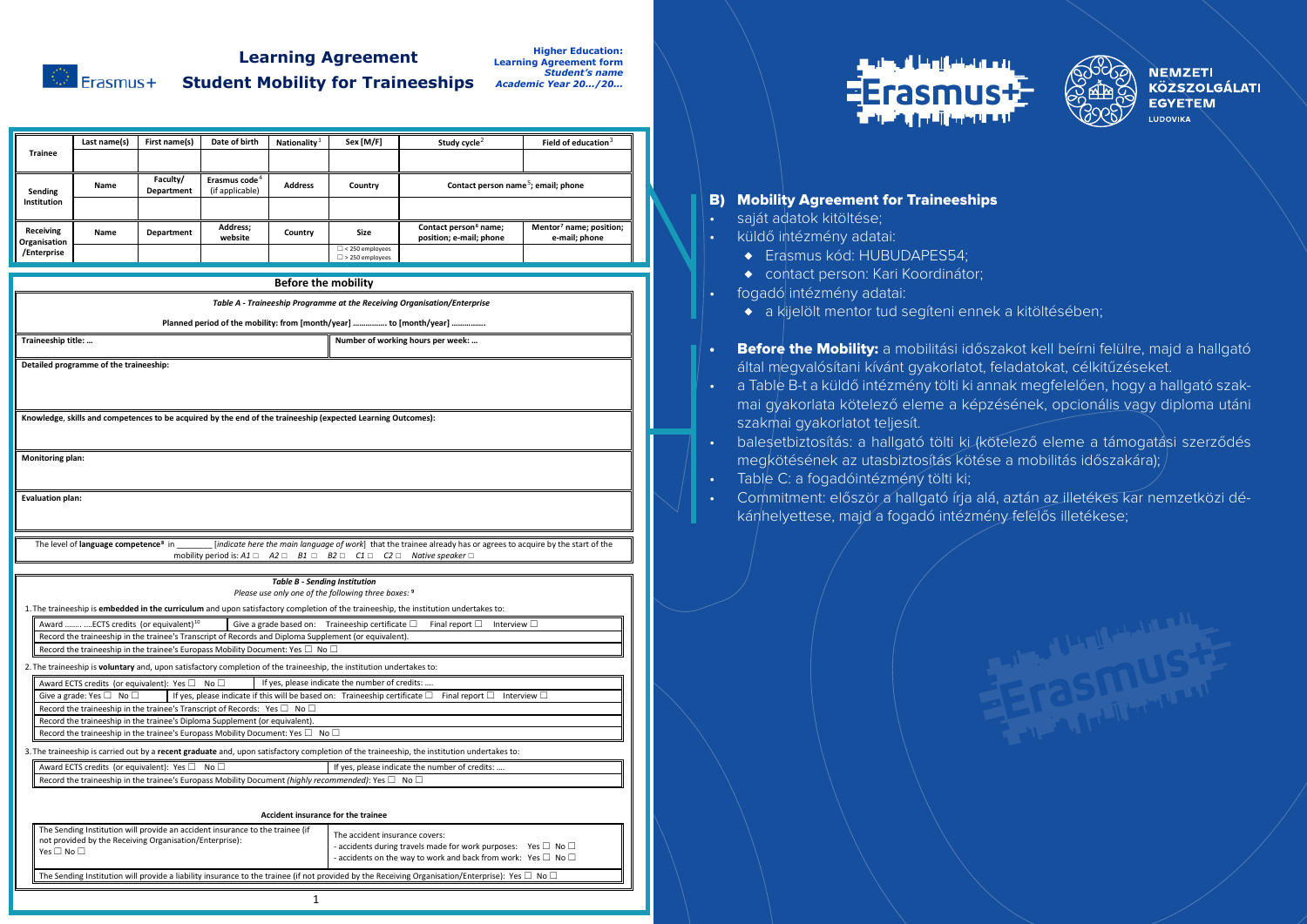#### **During the Mobility**

| Table A2 - Exceptional Changes to the Traineeship Programme at the Receiving Organisation/Enterprise<br>(to be approved by e-mail or signature by the student, the responsible person in the Sending Institution and the responsible person in the Receiving<br>Organisation/Enterprise) |                                                                                                              |  |  |
|------------------------------------------------------------------------------------------------------------------------------------------------------------------------------------------------------------------------------------------------------------------------------------------|--------------------------------------------------------------------------------------------------------------|--|--|
|                                                                                                                                                                                                                                                                                          | Planned period of the mobility: from [month/year]  till [month/year]                                         |  |  |
| Traineeship title:<br>Number of working hours per week:                                                                                                                                                                                                                                  |                                                                                                              |  |  |
| Detailed programme of the traineeship period:                                                                                                                                                                                                                                            |                                                                                                              |  |  |
|                                                                                                                                                                                                                                                                                          | Knowledge, skills and competences to be acquired by the end of the traineeship (expected Learning Outcomes): |  |  |
| <b>Monitoring plan:</b>                                                                                                                                                                                                                                                                  |                                                                                                              |  |  |
| <b>Evaluation plan:</b>                                                                                                                                                                                                                                                                  |                                                                                                              |  |  |

2

**After the Mobility** *Table D - Traineeship Certificate by the Receiving Organisation/Enterprise* **Name of the trainee: Name of the Receiving Organisation/Enterprise: Sector of the Receiving Organisation/Enterprise: Address of the Receiving Organisation/Enterprise** [street, city, country, phone, e-mail address]**, website: Start date and end date of traineeship: from [day/month/year] …………………. to [day/month/year] ……………….. Traineeship title: Detailed programme of the traineeship period including tasks carried out by the trainee: Knowledge, skills (intellectual and practical) and competences acquired (achieved Learning Outcomes):**





**During the Mobility:** a gyakorlat programjában, jellegében beálló esetleges változás esetén kitöltendő;

• After the Mobility: Amennyiben a hallgató a fogadóféltől részesül egy a szakmai gyakorlatról, akkor nem szükséges kitöltetni az After the Mobility részt. Amennyiben a hallgató által kapott igazolás nem tartalmazza az időszakot, akkor az After the Mobility kitöltése kötelező.

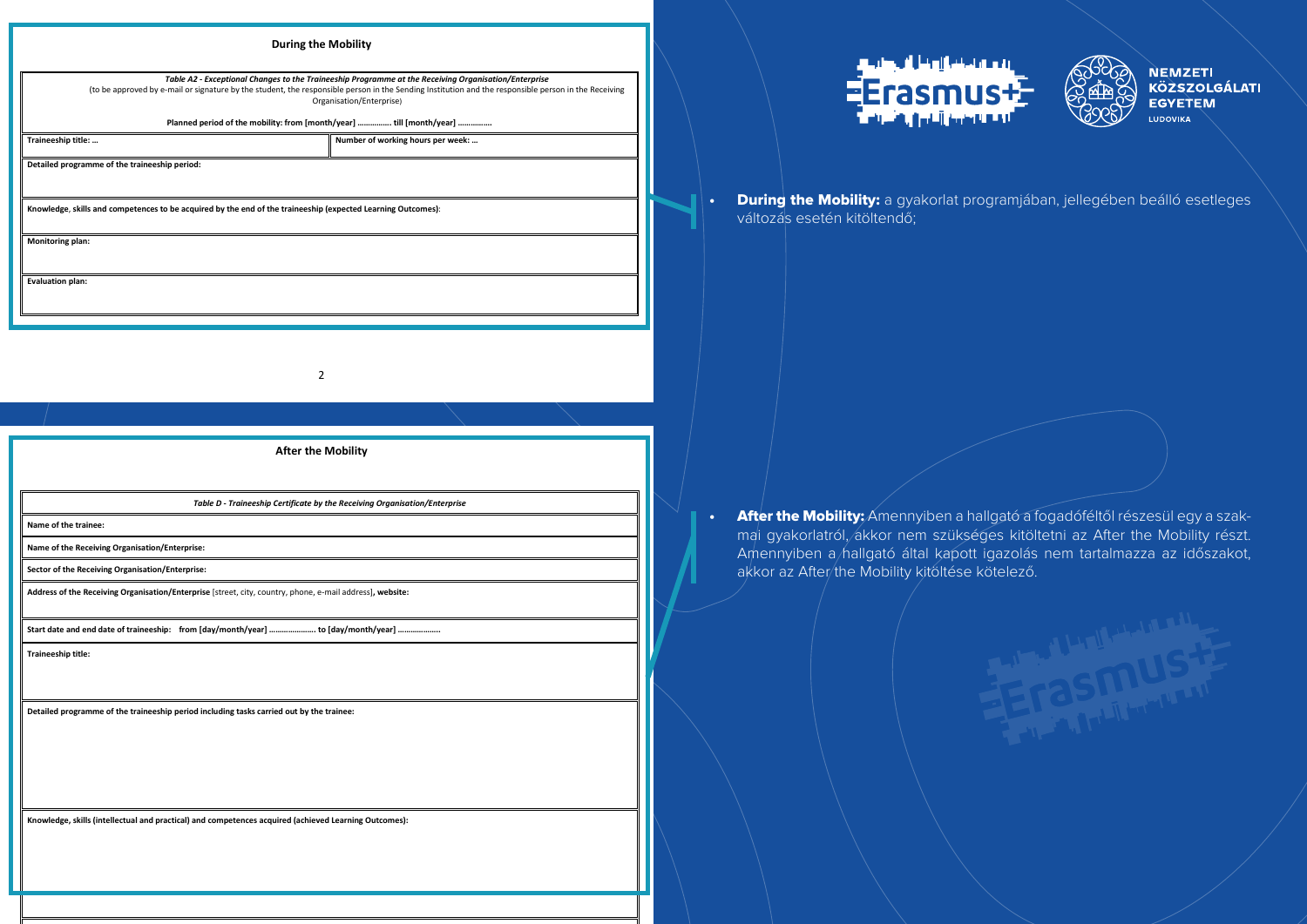|  | 1. Pályázó hallgató adatai: |  |  |  |
|--|-----------------------------|--|--|--|
|--|-----------------------------|--|--|--|

| Hallgató neve:      |  |                      |               |
|---------------------|--|----------------------|---------------|
| ETR / Neptun kódja: |  |                      |               |
| Szak neve:          |  |                      | <b>CAMPUS</b> |
| Képzési szint:      |  | TEMPUS KÖZALAPÍTVÁNY | <b>MUNDI</b>  |

#### **Szaktanári ajánlás és intézményi jóváhagyás Campus Mundi ösztöndíjpályázathoz**

Pályázott tevékenység összefoglalása:

Tevékenység célja:

| Részképzés*                      |                                              |
|----------------------------------|----------------------------------------------|
| Részképzés, freemover mobilitás* |                                              |
| Szakmai gyakorlat:*              | opcionális*<br>kötelező* l<br>diploma utáni* |

Fogadó egyetem/szervezet neve: \_\_\_\_\_\_\_\_\_\_\_\_\_\_\_\_\_\_\_\_\_\_\_\_\_\_\_\_\_\_\_\_\_\_\_\_\_\_\_\_\_\_\_\_\_\_\_ Célország:

Tervezett kezdő dátum: \_\_\_\_\_\_\_\_\_\_\_\_\_\_\_\_\_\_\_\_ (év/hó); tervezett időtartam: \_\_\_\_\_ hónap Tanulmányi terv / munkaterv rövid összefoglalása (teljesítendő kurzusok, feladatok, stb.): \_\_\_\_\_\_\_\_\_\_\_\_\_\_\_\_\_\_\_\_\_\_\_\_\_\_\_\_\_\_\_\_\_\_\_\_\_\_\_\_\_\_\_\_\_\_\_\_\_\_\_\_\_\_\_\_\_\_\_\_\_\_\_\_\_\_\_\_\_\_\_\_

\_\_\_\_\_\_\_\_\_\_\_\_\_\_\_\_\_\_\_\_\_\_\_\_\_\_\_\_\_\_\_\_\_\_\_\_\_\_\_\_\_\_\_\_\_\_\_\_\_\_\_\_\_\_\_\_\_\_\_\_\_\_\_\_\_\_\_\_\_\_\_\_ \_\_\_\_\_\_\_\_\_\_\_\_\_\_\_\_\_\_\_\_\_\_\_\_\_\_\_\_\_\_\_\_\_\_\_\_\_\_\_\_\_\_\_\_\_\_\_\_\_\_\_\_\_\_\_\_\_\_\_\_\_\_\_\_\_\_\_\_\_\_\_\_

| Szaktanári ajánlás: |
|---------------------|
|---------------------|

Alulírott \_\_\_\_\_\_\_\_\_\_\_\_\_\_\_\_\_\_\_\_\_\_\_\_\_\_\_\_\_ *(név)*, a \_\_\_\_\_\_\_\_\_\_\_\_\_\_\_\_\_\_\_\_\_\_\_\_\_\_\_\_\_\_\_\_\_\_\_

*(felsőoktatási intézmény neve, kar, intézet/tanszék)* oktatója Campus Mundi ösztöndíjra

\_\_\_\_\_\_\_\_\_\_\_\_\_\_\_\_\_\_\_\_\_\_\_\_\_\_\_\_\_\_\_\_\_\_\_\_\_\_\_\_\_\_\_\_\_\_\_\_\_\_\_\_\_\_\_\_\_\_\_\_\_\_\_\_\_\_\_\_\_\_\_\_\_\_\_\_\_\_

~~~~~~~~~~~~~~~~~~~~~~~~~~~~~~~~~~~~~~~~~~~~~~~~~~~~~~~~~~~~~~~~~~~~~~~~~~~~~~~~~

| Javaslom*     |
|---------------|
| Nem javaslom* |

a pályázó hallgatót.

Rövid indoklás:

\_\_\_\_\_\_\_\_\_\_\_\_\_\_\_\_\_\_\_\_\_\_\_\_\_\_\_\_\_\_\_\_\_\_\_\_\_\_\_\_\_\_\_\_\_\_\_\_\_\_\_\_\_\_\_\_\_\_\_\_\_\_\_\_\_\_\_\_\_\_\_\_\_\_\_\_\_\_ A Campus Mundi mobilitási tevékenység során **teljesítendő kurzusokat / szakmai gyakorlatot a hallgató tanulmányaiba**

\_\_\_\_\_\_\_\_\_\_\_\_\_\_\_\_\_\_\_\_\_\_\_\_\_\_\_\_\_\_\_\_\_\_\_\_\_\_\_\_\_\_\_\_\_\_\_\_\_\_\_\_\_\_\_\_\_\_\_\_\_\_\_\_\_\_\_\_\_\_\_\_\_\_\_\_\_\_ \_\_\_\_\_\_\_\_\_\_\_\_\_\_\_\_\_\_\_\_\_\_\_\_\_\_\_\_\_\_\_\_\_\_\_\_\_\_\_\_\_\_\_\_\_\_\_\_\_\_\_\_\_\_\_\_\_\_\_\_\_\_\_\_\_\_\_\_\_\_\_\_\_\_\_\_\_\_

> **beszámítjuk\* szakmai gyakorlat esetén kreditérték\*: nem számítjuk be\*.**

Dátum: \_\_\_\_\_\_\_\_\_\_\_\_\_\_\_\_\_\_\_\_\_\_\_ \_\_\_\_\_\_\_\_\_\_\_\_\_\_\_\_\_\_\_\_\_\_\_\_

aláírás, pecsét





## **2. CAMPUS MUNDI JELENTKEZÉS – SZAKTANÁRI AJÁNLÁS ÉS INTÉZMÉNYI JÓVÁHAGYÁS**

- Pályázott tevékenység:
	- ♦ részképzés: ha tanulmányi mobilitást szeretne, olyan intézményben, amelynek az NKE-vel partnerkapcsolata **van**;
	- ♦ részképzés, freemover mobilitás: ha tanulmányi mobilitást szeretne, olyan intézményben, amelynek az NKE-vel **nincs** partnerkapcsolata.
- szakmai gyakorlat:
	- ♦ kötelező, ha a képzés curriculumában szerepel;
	- ♦ opcionális: ha a kötelező gyakorlatot teljesítette, illetve, ha a gyakorlat nem szorosan a képzéséhez kapcsolódik;
	- ♦ diploma utáni: ha a szakmai gyakorlat megvalósítása idején az NKE-vel már nincs hallgatói jogviszonyban (de a pályázat benyújtásakor még igen).
- Tanulmányi terv, munkaterv rövid összefoglalása: képzések, munkarend stb.
- szaktanári ajánlás: az illetékes szaktanár tölti ki, aláírás, pecsét nagyon fontos
- Az Intézményi jóváhagyás CSAK a hiánytalan szaktanári jóváhagyást követően kérhető meg.

• Intézményi jóváhagyás: a Nemzetközi Iroda jár el, kérdés esetén az **[international.exchange@uni-nke.hu](http://international.exchange@uni-nke.hu)** e-mailcím fogadja a megkereséseket.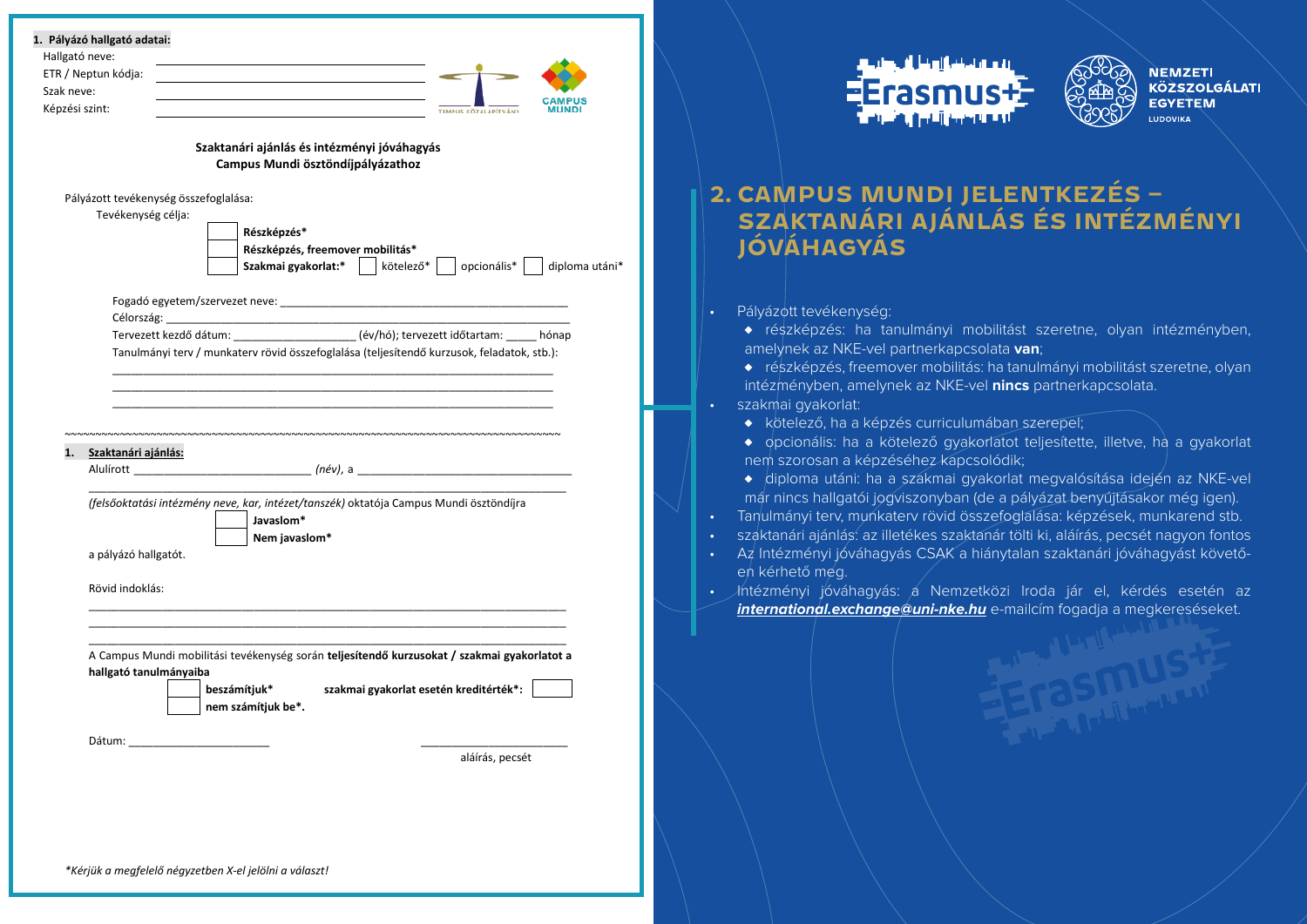| <b>Exercise</b> Erasmus+ |
|--------------------------|
|                          |
|                          |

#### **PÁLYÁZATI ŰRLAP Fogyatékossággal élő vagy tartósan beteg hallgatók, illetve munkatársak kiegészítő pénzügyi támogatása (2021/2022-es tanév)**

| Felsőoktatási intézmény neve:          |                |  |
|----------------------------------------|----------------|--|
| A pályázó neve:                        |                |  |
| A pályázó születési neve:              |                |  |
| Születési hely:                        | Születési idő: |  |
| Anyja születési neve:                  |                |  |
| Lakóhely (állandó lakcím):             |                |  |
| Tartózkodási hely (ideiglenes lakcím): |                |  |
| E-mail cím:                            |                |  |
| Telefonszám:                           |                |  |
| A pályázó státusza:                    |                |  |
|                                        |                |  |
|                                        |                |  |
| Az Erasmus+ mobilitás típusa:          | Hossza:        |  |
| A fogadó intézmény neve:               |                |  |
| Fogadó intézmény városa, országa:      |                |  |

#### **A betegség vagy fogyatékosság ismertetése**

Kérjük, fejtse ki, hogy milyen tartós betegséggel vagy fogyatékossággal rendelkezik és ez milyen hatással van a mobilitásáral Miért jelent a tartós betegség vagy fogyatékosság többletköltséget a mobilitás során? (A fogyatékosságot vagy tartós betegséget alátámasztó kórtörténeti összefoglaló a pályázat kötelező *melléklete.)*

#### **Kiegészítő támogatás tételes igénylése**

Kérjük, sorolja fel tételesen, hogy milyen költségtípusokra mekkora összegű támogatást igényel. Kérjük, tartsa szem előtt, hogy a megítélt támogatás felhasználásáról tételesen, számlákkal kell elszámolnia. Az alábbi táblázatban a teljes időtartamra igényelt (összes hónapra/napra számított) összegeket kell *feltüntetni. Csak olyan többletköltségekre kérjen támogatást, amelyek szorosan kapcsolódnak a betegségéhez és a külföldi tartózkodás miatt merülnek fel!*

| Sorszám   | Tevékenység, költségtípus | Igényelt támogatás            |
|-----------|---------------------------|-------------------------------|
| 1.        |                           |                               |
|           |                           |                               |
|           |                           |                               |
|           |                           |                               |
|           |                           |                               |
|           |                           |                               |
| ÖSSZESEN: |                           | €<br>$\overline{\phantom{a}}$ |
|           |                           |                               |





## **3. FOGYATÉKOSSÁGGAL ÉLŐ VAGY TARTÓSAN BETEG HALLGATÓK, ILLETVE MUNKATÁRSAK KIEGÉSZÍTŐ PÉNZÜGYI TÁMOGATÁSA**

- adatok kitöltése értelemszerűen
- pályázó státusza: aktív/passzív passzív hallgató is jelentkezhet mobilitásra, abban az esetben, ha a következő, aktív félévére vonatkozik;
- mobilitás típusa: részképzés/szakgyak; hossza: hónapban.
- Indokláshoz: Kik pályázhatnak? A pályázati felhívások tartalmazzák: " Az **Erasmus+ ösztöndíjat elnyert hallgatók és intézményi munkatársak** jogosultak pályázatot benyújtani, amennyiben fogyatékossággal élő, vagy tartós betegség miatt folyamatos orvosi felügyeletre szoruló személyek és **a betegségük igazolhatóan jelentős többletköltséget okoz a külföldi tartózkodás során** az átlagos külföldi megélhetési költségekhez képest (például látássérült, mozgássérült, hallássérült, cukorbeteg, laktóz- vagy gluténérzékeny, illetve egyéb betegséggel rendelkező Erasmus+ résztvevők esetében)." Javasoljuk részletesen, ok-okozati indoklással kifejteni.
- Mire igényelhető kiegészítő támogatás?
	- ♦ A mobilitással összefüggő **többletköltségek** támogatására lehet kiegészítő támogatást igényelni, melyekkel elháríthatók a programban való részvétel akadályai: ezek olyan jól meghatározható, konkrét kiadások, amelyek a helyváltoztatással, utazással, a külföldi tartózkodással vannak közvetlen összefüggésben.
	- ♦ Kizárólag olyan tételek támogathatók, melyek **a mobilitáshoz kapcsolódóan** merülnek fel, a tartós betegséggel vagy fogyatékossággal összefüggésben.

♦ A támogatható költségeket az Erasmus+ programban résztvevő semmilyen más forrásból nem tudja finanszírozni és **a kiegészítő támogatás nélkül nem tudna részt venni** a mobilitásban.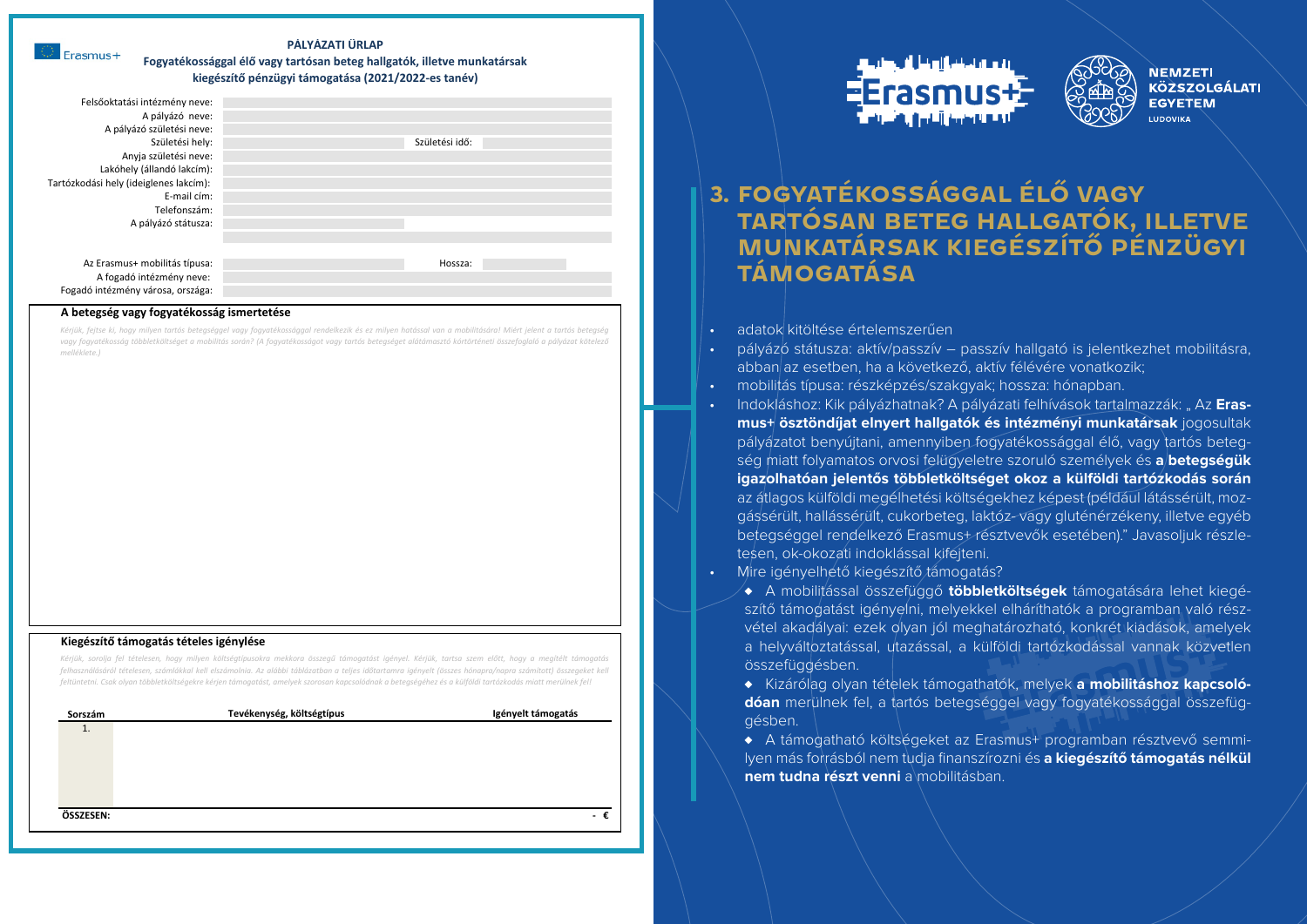#### **PÁLYÁZATI ŰRLAP Fogyatékossággal élő vagy tartósan beteg hallgatók, illetve munkatársak kiegészítő pénzügyi támogatása (2021/2022-es tanév)**

A pályázó neve: Felsőoktatási intézmény neve:

Erasmus+

#### **Kiegészítő támogatási igény részletes indoklása**

*Kérjük, részletesen indokolja, hogy a fentebb felsorolt tételek hogyan kapcsolódnak a betegséghez/ fogyatékossághoz! Indoklásában külön térjen ki arra, hogy a külföldi tartózkodással milyen összefüggésben van az igényelt támogatás!*

Voltak olyan speciális szükségletek/feltételek, melyek a fogadó intézménnyel, koordinátorral egyeztetésre kerültek és a fogadó intézmény azokat *jóváhagyta/elfogadta? Kérjük, fejtse ki röviden!*

Kötelező melléklet:<br>- Három hónapnál nem régebbi kórtörténeti összefoglaló

Alulírott aláírásommal hozzájárulok, hogy az Erasmus+ támogatást biztosító felsőoktatási intézmény és a támogatást biztosító Tempus Közalapítvány a személyes adataimat kezelje. A kezelt adatok köre minden olyan adatra kiterjed, amelyet az Erasmus+ intézményi pályázati eljárásban és dokumentációban megadok. Az adatkezelés célja az igénybe venni kívánt támogatás jogosultságának ellenőrzése, pénzügyi és szakmai nyomonkövetése, a felsőoktatási intézmény és a Tempus Közalapítvány beszámolási kötelezettségeinek teljesítéséhez szükséges jelentések és statisztikák elkészítése; információs anyagok készítése; kutatások, felmérések végzése . Az adatkezelés időtartama 10 év. Az adatokhoz hozzáférhetnek az adatbevitelt végzők; a felsőoktatási intézmény és a Tempus Közalapítvány illetékes munkatársai; a bírálati és monitoring folyamat szereplői; az ellenőrzésre jogosult és felügyeleti szervek; valamint anonim módon a program megvalósulását és hatásait elemző szakértők és kutatók. A személyes adatokat az adatkezelők védik különösen a jogosulatlan hozzáférés, megváltoztatás, illetéktelen továbbítás, nyilvánosságra hozatal, törlés vagy megsemmisítés, valamint a véletlen megsemmisülés és sérülés ellen.

#### **Büntetőjogi felelősségem tudatában kijelentem, hogy a kérelemben feltüntetett adatok a valóságnak megfelelnek. Valótlan adatközlés az Erasmus+ programból történő kizárást vonja maga után.**

Kelt: 2021.08.

pályázó aláírása

- Milyen költségekre nem igényelhető támogatás?
	- ♦ A kiegészítő támogatásnak nem célja a kiutazó életvitelével (pl. étkezés, mindennapi szükségletek, gyógyszer) kapcsolatos szokásos költségek támogatása – vagyis olyan költségek fedezése nem támogatható, amelyek mobilitás nélkül, Magyarországon is felmerülnének. Kizárólag abban az esetben támogathatók ilyen típusú tételek, ha ezek jelentős többletköltséget jelentenek a Magyarországon felmerülő költségeknél, ennek indoklása a pályázati űrlapban szükséges.
- Tevékenység, költségtípus: repülőjegy, szállás, stb.
- Igényelt támogatás: összegszerűen, pl az indokoltan drágább repülőjegy/ szállás stb. összege

#### **Részletes indoklás**

A betegség és az igényelt kiegészítő támogatás közötti ok-okozati összefüggés pontos megvilágítása

#### Kötelező melléklet: kórtörténeti összefoglaló:

- ♦ **3 hónapnál nem régebbi kórtörténeti összefoglaló;** amennyiben a kórtörténeti összefoglaló **3 hónapnál régebbi, kiegészítésként kötelező mellékelni 3 hónapnál nem régebbi háziorvosi/szakorvosi igazolást,** ami alátámasztja és hitelesíti a kórtörténeti összefoglalót.
- gyógyszerköltségre, hazautazásra, külföldi laboratóriumi és/vagy szakorvosi vizsgálatra, külföldi gyógytornára vonatkozó igénylés esetén a kezelőorvos (háziorvos vagy az illetékes szakorvos) által három hónapnál nem régebben kiállított kórtörténeti összefoglalót a betegségről (amely tartalmazza a kórelőzményt, az eddigi diagnosztikus vizsgálatokat, kezeléseket, eredményeket, az alkalmazott gyógyszereket, és azok adagját, amennyiben hazautazásra, külföldi laboratóriumi és/vagy szakorvosi vizsgálatra, gyógytornára igényel támogatást a pályázó, akkor az annak szükségességét alátámasztó információt);
- krónikus betegség esetén a betegség fennállását bizonyító laboratóriumi, képalkotó diagnosztikai vagy más leletet és szakorvos által megállapított diagnózist. Amennyiben a szakorvosi lelet tartalmazza a betegség diagnózisát alátámasztó laboratóriumi vagy más leletet, ez utóbbi külön csatolása nem szükséges. Önmagában egy laboratóriumi vagy képalkotó diagnosztikai lelet szakorvosi diagnózis nélkül nem elegendő;

speciális diéta fenntartására kért támogatás esetén a csatolt szakorvosi leletnek tartalmaznia kell a diétára vonatkozó információt, vagy a diéta szükségességének egyértelműnek kell lennie a diagnózisból. A diéta fenntartásához szükséges többletköltségeket a célországi árakra vonatkozó információval szükséges alátámasztani.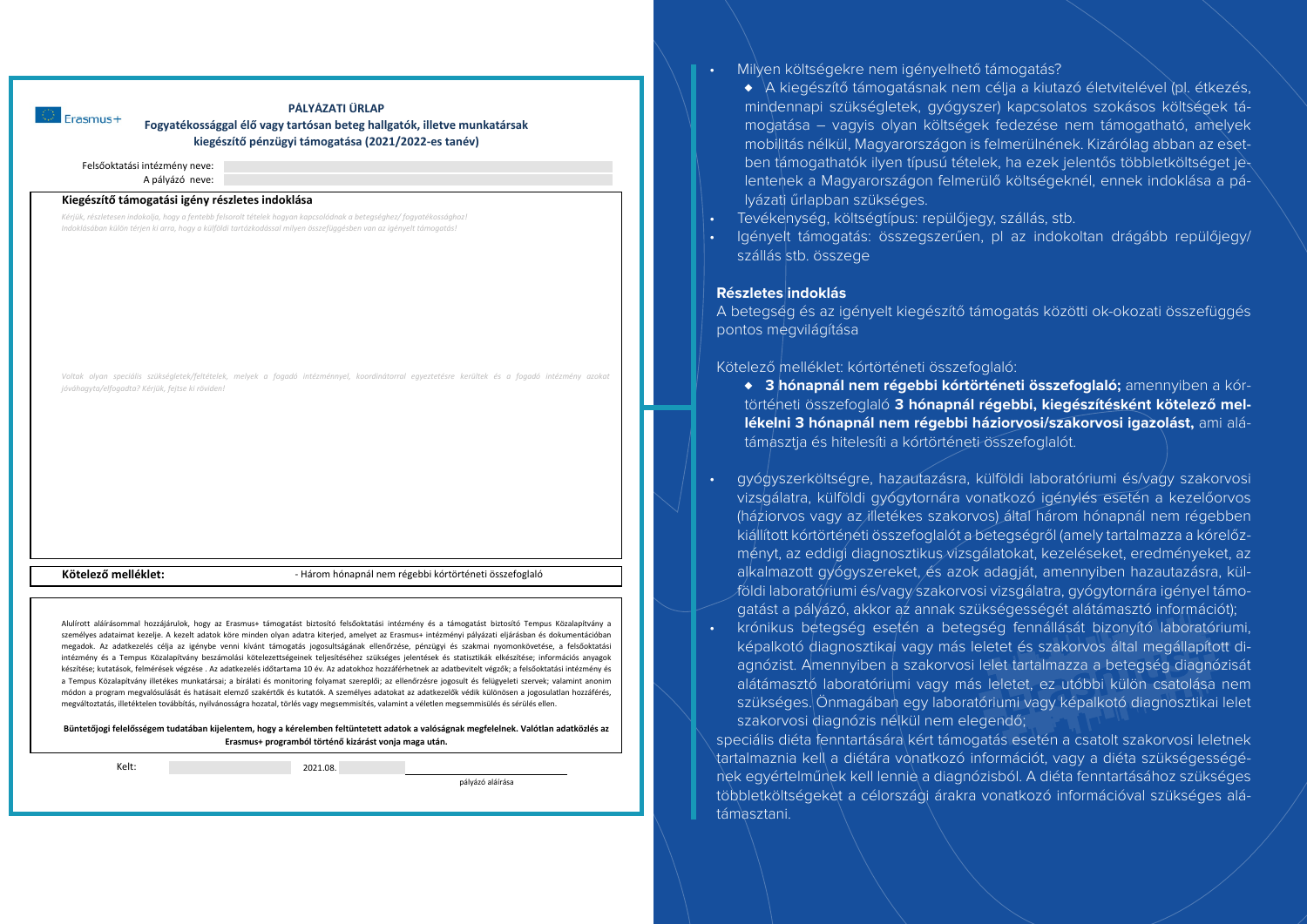**Felsőoktatási hallgatói mobilitás szociális alapú kiegészítő támogatás – igénybejelentő 2021/2022-es tanév** Erasmus+

| Hallgató neve:                         |                |  |
|----------------------------------------|----------------|--|
| Hallgató születési neve:               |                |  |
| Születési hely:                        | Születési idő: |  |
| Anyja születési neve:                  |                |  |
| Lakóhely (állandó lakcím):             |                |  |
| Tartózkodási hely (ideiglenes lakcím): |                |  |
| E-mail cím:                            |                |  |
| Telefonszám:                           |                |  |
| Felsőoktatási intézmény neve:          |                |  |
| Évfolyam:                              | Szak:          |  |
| OM azonosító:                          | Képzési szint: |  |
|                                        |                |  |

|                                        | <b>ELSŐDLEGES SZEMPONTOK</b>                                                                                                   | Jelölje meg az utolsó tanévet, amelyben tanulmányai során az alábbi támogatási formák<br>közül részesül(t)! A szürke cellára lépve legördülő menüből választhatja ki a tanévet! |
|----------------------------------------|--------------------------------------------------------------------------------------------------------------------------------|---------------------------------------------------------------------------------------------------------------------------------------------------------------------------------|
|                                        | A felsőoktatási intézménybe való jelentkezés során<br>hátrányos vagy halmozottan hátrányos helyzetű                            | HÖOK Mentorprogram kedvezményezett hallgatója                                                                                                                                   |
|                                        | hallgatóként többletpontokat kapott, vagy esélyegyenlőség<br>okán járó többletpontokat kapott                                  | "Út a felsőoktatásba" – "Út a diplomához"<br>pályázat kedvezményezett hallgatója                                                                                                |
|                                        | Rendszeres szociális ösztöndíj                                                                                                 | Felsőfokú tanulmányai megkezdésekor szociális alapon                                                                                                                            |
|                                        | Rendkívüli szociális ösztöndíj                                                                                                 | iskolakezdő alaptámogatásban részesült                                                                                                                                          |
|                                        | Bursa Hungarica Tanulmányi Ösztöndíjas                                                                                         | Roma szakkollégium tagja                                                                                                                                                        |
|                                        | a pályázó szociális helyzetében bekövetkezett hirtelen változás                                                                |                                                                                                                                                                                 |
|                                        | Igazolom, hogy a fenti hallgató a megjelölt támogatás kedvezményezettjei közé tartozik.                                        |                                                                                                                                                                                 |
|                                        | Az igazolás kiállítására jogosult szervezet:                                                                                   |                                                                                                                                                                                 |
|                                        | Igazolást kiállító személy neve, beosztása:                                                                                    |                                                                                                                                                                                 |
| Munkahelyi telefon, email:             |                                                                                                                                |                                                                                                                                                                                 |
| Kelt:                                  | 2021.08.                                                                                                                       |                                                                                                                                                                                 |
|                                        |                                                                                                                                | aláírás, pecsét                                                                                                                                                                 |
|                                        | <b>MÁSODLAGOS SZEMPONT</b>                                                                                                     |                                                                                                                                                                                 |
|                                        |                                                                                                                                | A szürke cellára lépve legördülő menüből választhatja ki a települést!                                                                                                          |
|                                        | A hallgató a 105/2015. (IV.23.) Kormányrendelet által meg-<br>határozott kedvezményezett települések egyikének állandó lakosa. | Település:                                                                                                                                                                      |
|                                        |                                                                                                                                |                                                                                                                                                                                 |
|                                        | Igazolom, hogy a fenti hallgató az állandó lakcímet igazoló lakcímkártya másolatát mellékelte                                  |                                                                                                                                                                                 |
|                                        | és a rajta szereplő adat alapján a megjelölt település állandó lakosa.                                                         |                                                                                                                                                                                 |
|                                        | Igazolást kiállító személy neve, beosztása:                                                                                    |                                                                                                                                                                                 |
|                                        |                                                                                                                                |                                                                                                                                                                                 |
|                                        |                                                                                                                                |                                                                                                                                                                                 |
| Munkahelyi telefon, email:<br>$K$ elt: | 2021.08.                                                                                                                       |                                                                                                                                                                                 |

Alulírott aláírásommal hozzájárulok, hogy az Erasmus+ támogatást biztosító felsőoktatási intézmény és a támogatást biztosító Tempus Közalapítvány a személyes adataimat kezelje. A kezelt adatok köre minden olyan adatra kiterjed, amelyet az Erasmus+ intézményi pályázati eljárásban és dokumentációban megadok. Az adatkezelés célja az igénybe venni kívánt támogatás jogosultságának ellenőrzése, pénzügyi és szakmai nyomonkövetése, a felsőoktatási intézmény és a Tempus Közalapítvány beszámolási kötelezettségeinek teljesítéséhez szükséges jelentések és statisztikák elkészítése; információs anyagok készítése; kutatások, felmérések végzése. Az adatkezelés időtartama 10 év. Az adatokhoz hozzáférhetnek az adatbevitelt végzők; a felsőoktatási intézmény és a Tempus Közalapítvány illetékes munkatársai; a bírálati és monitoring folyamat szereplői; az ellenőrzésre jogosult és felügyeleti szervek; valamint anonim módon a program megvalósulását és hatásait elemző szakértők és kutatók. A személyes adatokat az adatkezelők védik különösen a jogosulatlan hozzáférés, megváltoztatás, illetéktelen továbbítás, nyilvánosságra hozatal, törlés vagy megsemmisítés, valamint a véletlen megsemmisülés és sérülés ellen.

**Büntetőjogi felelősségem tudatában kijelentem, hogy a kérelemben feltüntetett adatok a valóságnak megfelelnek. Valótlan adatközlés az Eramus+ programból történő kizárást vonja maga után.**

Kelt: 2021.08.

hallgató aláírása





## **4. SZOCIÁLIS TÁMOGATÁS – IGÉNYBEJELENTŐ**

- adatok értelemszerűen;
- OM azonosító: diákigazolványon szereplő azonosító szám;
- képzési szint: alap vagy mester vagy doktori;
- elsődleges szempontok: értelemszerűen megjelölni, amelyik érvényes, az illetékes személy aláírásával és pecsétjével;
- a hallgató szociális helyzetében bekövetkezett hirtelen változás esetében: kifejezetten a járványügyi veszélyhelyzet időszakával, eseményeivel összefüggő váratlan gazdasági, társadalmi, szociális változás indokolhatja a pályázó hallgató életében. A változást kérjük indokolni, alátámasztani, a jogosultságot bemutatni a pályázók részéről. Ilyen lehet például:
	- ♦ váratlanul beálló keresőképtelenség
	- $\leftrightarrow$  váratlan haláleset;
	- ♦ egyéb olyan változás, aminek kapcsán még nem volt lehetséges az elérhető szociális támogatások érvényesítése.
- másodlagos szempont: jogszabályban meghatározott indok, lakcímkártya ( ha jogszabályban meghatározott településen állandó lakos) alapján a Kari koordinátor íria alá.